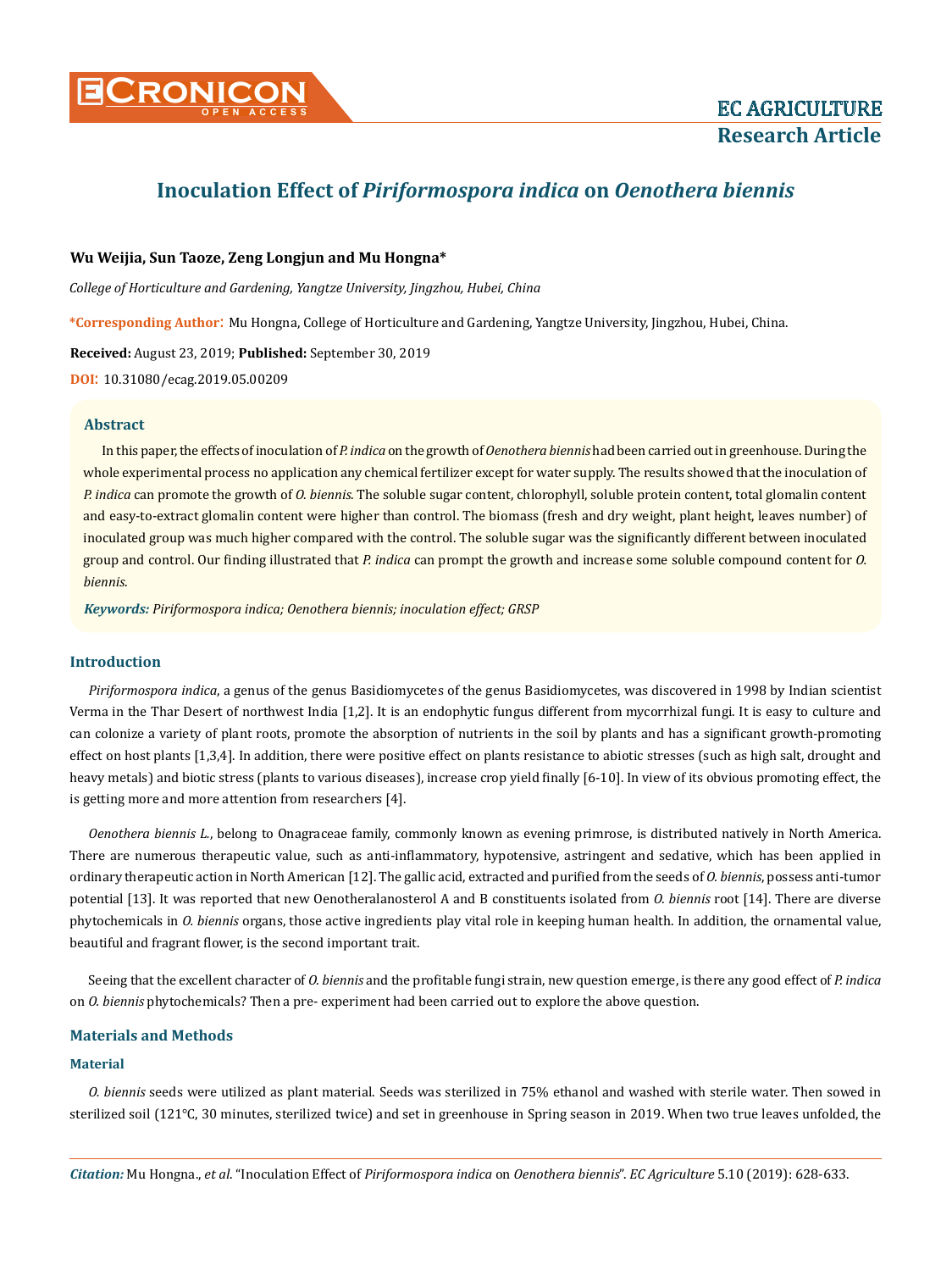seedlings were planted in plastic pot filled with sterilized soil (from deep soil of forest farm, with less fertility), cultivated in greenhouse still, One week later, *P. indica* hypha was added (0.4g fresh hypha per kilogram soil) except control pots. During the whole experimental procession, offered water at regular intervals, without additional mineral elements.

#### **Methods**

The harvested plant were take the height, fresh weight, dry weight. Fresh leaves were detected chlorophyll content, by dimethyl sulfoxide extraction method [15]. The soluble protein content was determined by Coomassie Brilliant Blue G-250 staining method [16]. The soluble sugar content was determined by fluorenone colorimetric method [17,18]. The content of total glomalin-related soil protein (T-GRSP) and easily extracted glomalin-related soil protein (EE-GRSP) was determined by WRIGHT [19,20].

#### **Data statistics and analysis**

Data statistical analysis was performed using SPSS software.

#### **Results**

## **Inoculation effect of** *P. indica* **on the growth of** *O. biennis*

After 80 days of inoculation with *P. indica*, the effect on the growth of *O. biennis* was listed in table 1. As for fresh weight and dry weight, those inoculated plant were 26.7% and 58.59% higher than control respectively. Leaves number had increased by 18.96%. Plant height increased by 1.05 cm compared to control, which is equivalent to an increase of 15.92%.

| <b>Treatment</b> | Fresh weight (g) | Leaves number | Dry weight $(g)$ | Plant high (cm) |
|------------------|------------------|---------------|------------------|-----------------|
| Control          | 9.53             | 15.83         | 1.28             | 12.12           |
| P. indica        | 12.07            | 18.83         | 2.03             | 14.05           |

*Table 1: The effect of P. indica on growth of O. biennis after inoculated 80days.*

## **Inoculation effect of** *P. indica* **on the quality of** *O. biennis*

The effect of *P. indica* on *O. biennis* quality was illuminated as following. The soluble protein content in leaves was 28.60% in *P. indica* inoculated plant higher than control (Figure 1). The chlorophyll and soluble sugar content increased 13.98% and 78.71% respectively compared with the control (Figure 2). Compared with control, total glomalin content and easy extraction of glomalin content significantly increased 41.16% and 24.26% respectively (Figure 3).



*Figure 1: The effect of P. indica on soluble protein content of O. biennis.* 

*Citation:* Mu Hongna., *et al*. "Inoculation Effect of *Piriformospora indica* on *Oenothera biennis*". *EC Agriculture* 5.10 (2019): 628-633.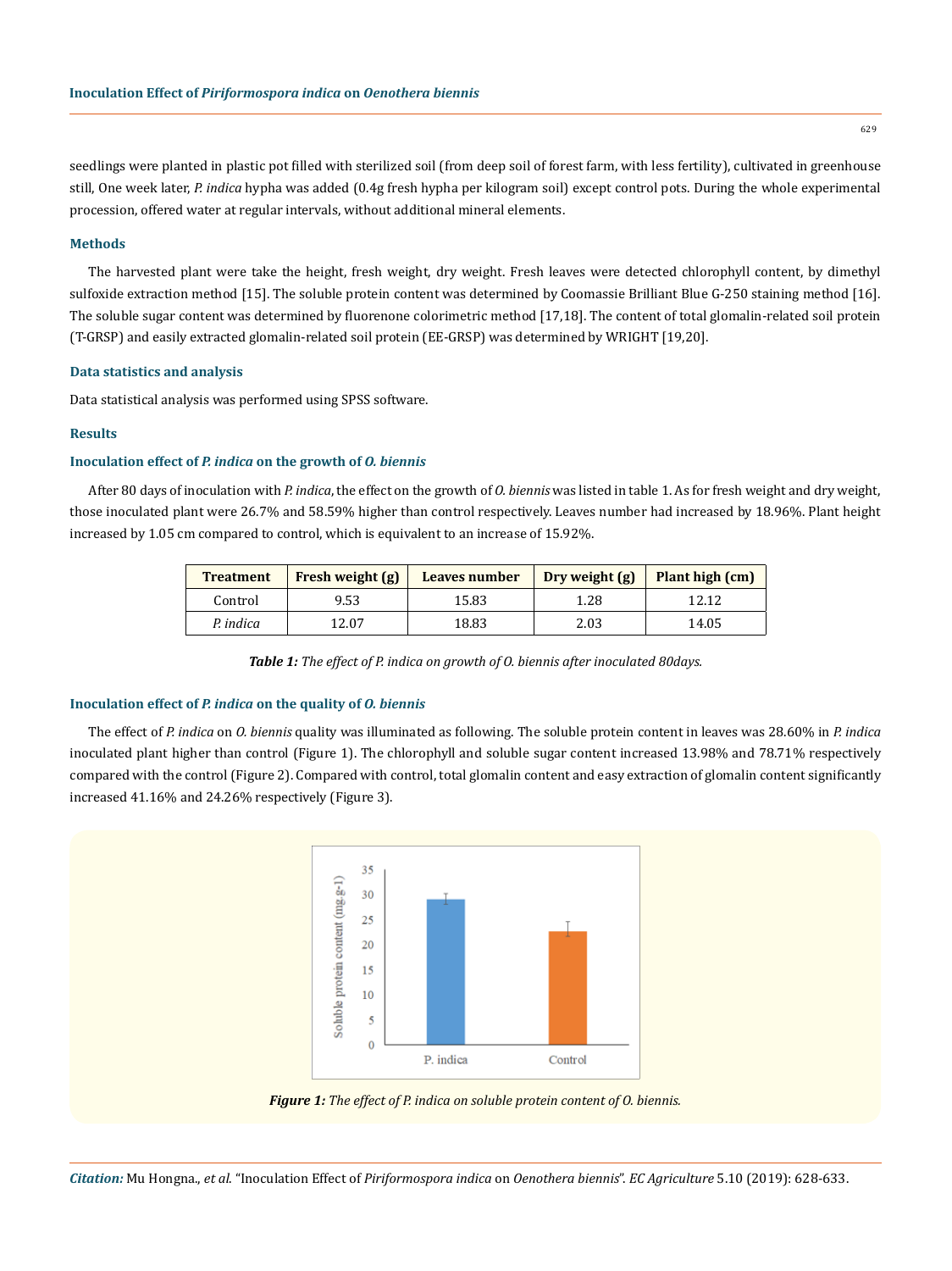

*Figure 2: The effect of P. indica on chlorophyll and soluble sugar content of O. biennis.* 



*Figure 3: The effect of P. indica on glomalin-related soil protein content of O. biennis.* 

# **Discussion**

*P. indica* can interact with plant roots to form symbiosis, which promotes the absorption of nutrients by plant roots and promotes plant growth [21,22]. In our experiment, plant height, fresh and dry weight were promoted, which presented there must exist positive interaction between *O. biennis* root and *P. indica*.

*O. biennis* chlorophyll content was higher in inoculated plant. It was reported that chlorophyll is mainly synthesized by nitrogen and phosphorus P elements in soil [23] while *P. indica* accelerates the synthesis of chlorophyll by accelerating the absorption of minerals such as nitrogen and phosphorus [24]. The chlorophyll content of *in O. biennis* inoculated by *P. indica* was higher than control. High chlorophyll can improve photosynthetic capacity. More leaves, higher soluble sugar and soluble protein were ascribed to high chlorophyll to some extent.

*Citation:* Mu Hongna., *et al*. "Inoculation Effect of *Piriformospora indica* on *Oenothera biennis*". *EC Agriculture* 5.10 (2019): 628-633.

630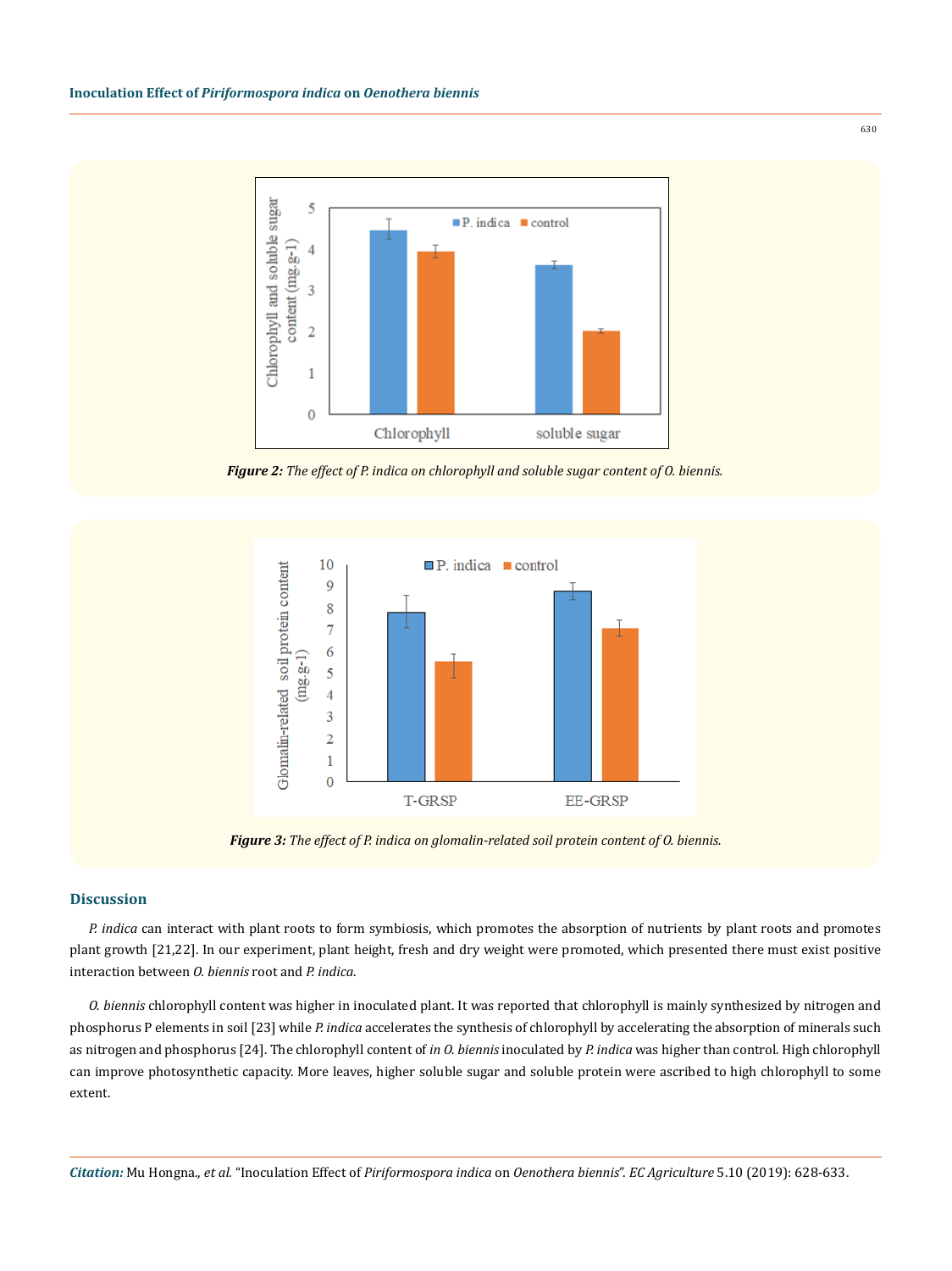The soluble sugar content was the most outstanding matter in this experiment, which increased reaching 78.81%. The soluble sugar is one of the important constituent of plant quality, which reflect the resistance of plant to stress [25]. *O. biennis* was cultivated in greenhouses (located on the top of our Laboratory Building) and the temperature is extremely high. *O. biennis* can grow well, which must be closely related to high soluble sugar and other soluble contents in plant.

Glomalin-related soil protein (GRSP), produced by soil fungi, plays crucial roles in the global carbon cycle and improves soil quality. GRSP and soil organic carbon (SOC) contribute to the formation and stability of soil aggregates [26]. "Soil" aggregates improve the physicochemical characters of soil, then plants that rooted in the soil are beneficiaries. In this paper, the treatment group inoculated with *P. indica*, both biomass and inner physiological index (soluble sugar and protein, chlorophyll) were higher than control, which contribute to higher contents of GRSP.

The use of GRSP has been suggested as a biological indicator of soil quality, because it undergoes limited decomposition and has low sensitivity to environmental fluctuations [27]. However, GRSP contents were affected by urbanization [28], high manure amendments [29], the deep of soil layers, plant diversity and climate condition [30]. In this paper, the soil condition was similar when experiment began. The difference between control and treatment groups was ascribed to the inoculation of *P. indica*.

## **Conclusion**

This experiment found out inoculation of *P. indica* can accelerate the growth *O. biennis*, which illustrated by more plant biomass (fresh weight, dry weight, plant height) and inner soluble compound in treatment group. Meanwhile, soluble sugar was significantly promoted by inoculation of *P. indica* (p < 0.05). In addition, the GRSP content of inoculated group was higher than control group. So, conclusion that there was positive interaction between *P. indica* and *O. biennis* can be draw. It will be amazing in application *P. indica* in *O. biennis* cultivation, as soon as prospects is concerned.

## **Conflicts of Interest**

The authors declare there is no conflicts of interest.

## **Bibliography**

- 1. Verma S., *et al*[. "Piriformospora indica, gen.et sp. nov., a new root-colonizing fungus".](https://www.tandfonline.com/doi/abs/10.1080/00275514.1998.12026983) *Mycologia* 90.5 (1998): 896-903.
- 2. Zhang WY., *et al*. "Endophytic fungus Piriformospora indica promotes growth and confers drought tolerance in sesame (Sesamum indicum L.)". *Chinese Journal of Oil Crop Sciences* 36.1 (2014): 71-75.
- 3. Trivedi DK., *et al*[. "Piriformospora indica: a friend in need is a friend in deed".](https://pdfs.semanticscholar.org/6c47/1f8a5b62b0232d75e9d53ccdf13b7a92bbb4.pdf) *Journal of Botanical Sciences* 5.1 (2016): 16-19.
- 4. Oelmulle R., *et al*[. "Piriformospora indica, a cultivable root endophyte with multiple biotechnological applications".](https://link.springer.com/article/10.1007/s13199-009-0009-y) *Symbiosis* 49.1 [\(2009\): 1-17.](https://link.springer.com/article/10.1007/s13199-009-0009-y)
- 5. Lou BG., *et al*[. "Piriformospora indica with multiple functions and its application prospects".](http://agris.fao.org/agris-search/search.do?recordID=CN2008001838) *Journal of Plant Protection* 34.6 (2008): [653-656.](http://agris.fao.org/agris-search/search.do?recordID=CN2008001838)
- 6. Song FM., *et al*[. "Biological functions of Piriformospora indica and its action mechanisms".](http://www.zjujournals.com/agr/EN/Y2011/V37/I1/1) *Journal of Zhejiang University (Agriculture [and Life Sciences\)](http://www.zjujournals.com/agr/EN/Y2011/V37/I1/1)* 37.1 (2011): 1-6.
- 7. Fakhro A., *et al*[. "Impact of Piriformospora indica on tomato growth and on interaction with fungal and viral pathogens".](https://www.ncbi.nlm.nih.gov/pubmed/19789897) *Mycorrhiza* [20.3 \(2010\): 191-200.](https://www.ncbi.nlm.nih.gov/pubmed/19789897)
- 8. Varma A., *et al*[. "Piriformospora indica, a cultivable plant-growth-promoting root endophyte".](https://www.ncbi.nlm.nih.gov/pmc/articles/PMC91405/) *Applied and Environmental Microbiology* [65.6 \(1999\): 2741-2744.](https://www.ncbi.nlm.nih.gov/pmc/articles/PMC91405/)

*Citation:* Mu Hongna., *et al*. "Inoculation Effect of *Piriformospora indica* on *Oenothera biennis*". *EC Agriculture* 5.10 (2019): 628-633.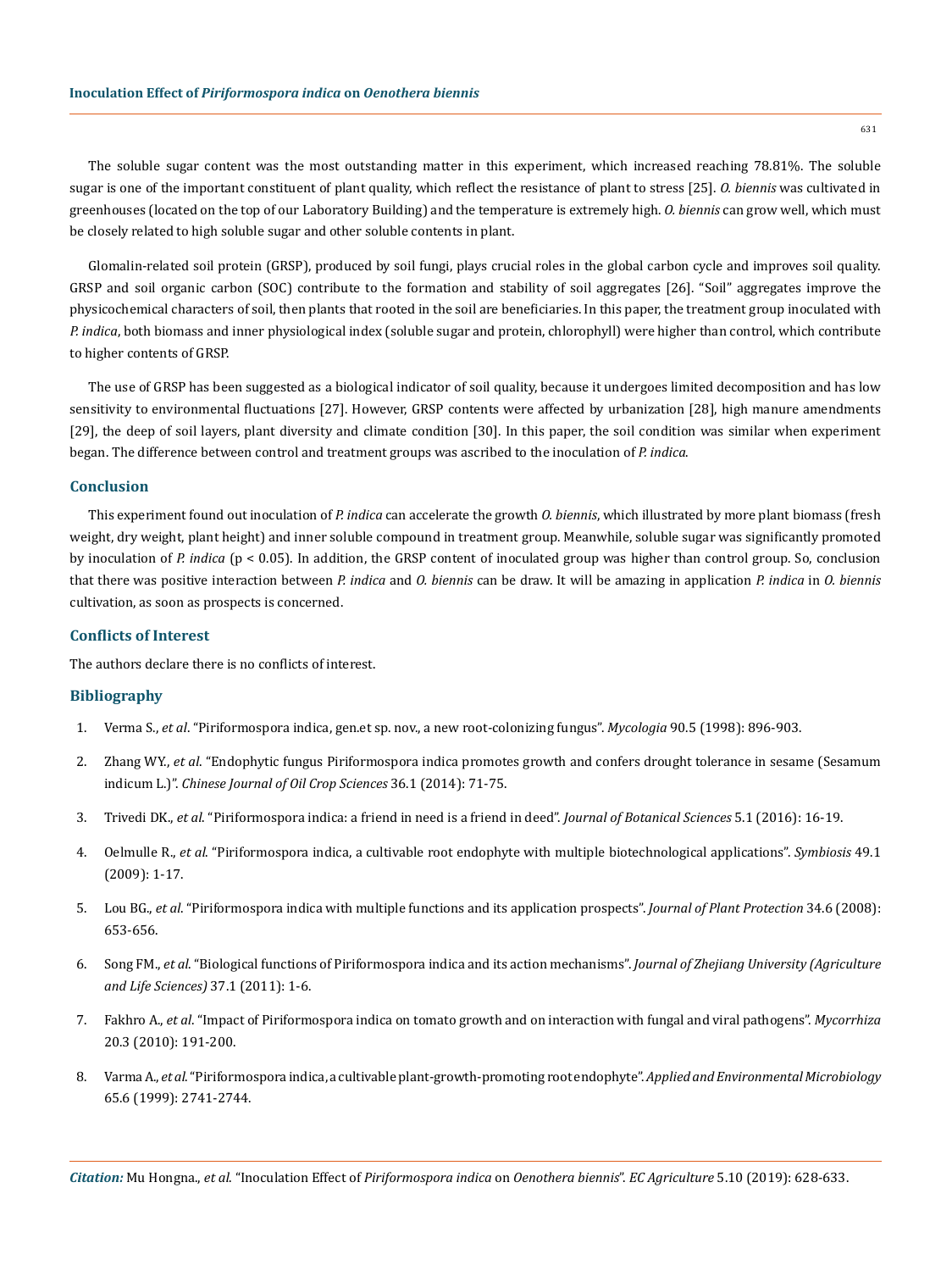- 9. Sherameti I., *et al*[. "PYK10, a beta-glucosidase located in the endoplasmatic reticulum, is crucial for the beneficial interaction between](https://www.ncbi.nlm.nih.gov/pubmed/18248598)  [Arabidopsis thaliana and the endophytic fungus Piriformospora indica".](https://www.ncbi.nlm.nih.gov/pubmed/18248598) *Plant Journal for Cell and Molecular Biology* 54.3 (2008): [428-439.](https://www.ncbi.nlm.nih.gov/pubmed/18248598)
- 10. Steine., *et al*[. "Systemic resistance in Arabidopsis conferred by the mycorrhizal fungus Piriformospora indica requires jasmonic acid](https://www.ncbi.nlm.nih.gov/pubmed/18842596)  [signaling and the cytoplasmic function of NPR1".](https://www.ncbi.nlm.nih.gov/pubmed/18842596) *Plant and Cell Physiology* 49.11 (2008): 1747-1751.
- 11. Sun C., *et al*[. "Piriformospora indica confers drought tolerance in Chinese cabbage leaves by stimulating antioxidant enzymes, the](https://www.ncbi.nlm.nih.gov/pubmed/20471134)  [expression of drought-related genes and the plastid-localized CAS protein".](https://www.ncbi.nlm.nih.gov/pubmed/20471134) *Journal of Plant Physiology* 167.12 (2010): 1009-1017.
- 12. Singh R., *et al*[. "HILIC quantification of Oenothera lanosterol A and B from Oenothera biennis and their suppression of IL-6 and TNF-α](https://www.ncbi.nlm.nih.gov/pubmed/22414479)  expression in mouse macrophages". *[Journal of Ethnopharmacology](https://www.ncbi.nlm.nih.gov/pubmed/22414479)* 141.1 (2012): 357-362.
- 13. Verona U D S D., *et al*[. "Anti-tumour potential of a gallic acid-containing phenolic fraction from Oenothera biennis".](https://www.ncbi.nlm.nih.gov/pubmed/16004929) *Cancer Letters* [226.1 \(2005\): 17-25.](https://www.ncbi.nlm.nih.gov/pubmed/16004929)
- 14. Ateeque A., *et al*[. "New Oenothera lanosterol A and B Constituents from the Oenothera biennis Roots".](https://onlinelibrary.wiley.com/doi/abs/10.1002/cjoc.201190024) *Chinese Journal of Chemistry* [28.12 \(2011\): 2474-2478.](https://onlinelibrary.wiley.com/doi/abs/10.1002/cjoc.201190024)
- 15. Hiscox J D and G F Israelstam. "A method for the extraction of chlorophyll from leaf tissue without maceration". *Revue Canadienne De Botanique* 57.12 (1979): 1332-1334.
- 16. [Wang C., et al. "Proteomic analysis on roots of Oenothera biennis under copper-stress conditions".](https://www.ncbi.nlm.nih.gov/pubmed/28878286) *Scientific Reports* 7.1 (2017): [10589.](https://www.ncbi.nlm.nih.gov/pubmed/28878286)
- 17. Gao JF. "Experimental guidance of plant physiology". Beijing: Higher Education Press (2006): 144-147.
- 18. Yang XY and Wang SL. "Determination of Soluble Polysaccharides in Loquat Leaves by Anthrone-Sulfuric Acid Colorimetric Method". *Asia-Pacific Traditional Medicine* 4.8 (2008): 26-27.
- 19. Wright SF., *et al*[. "Comparison of Efficacy of Three Extractants to Solubilize Glomalin on Hyphae and in Soil".](https://www.ncbi.nlm.nih.gov/pubmed/16403563) *Chemosphere* 64.7 [\(2006\): 1219-1224.](https://www.ncbi.nlm.nih.gov/pubmed/16403563)
- 20. Wright SF., *et al*[. "Glomalin in Aggregate Size Classes from Three Different Farming Systems".](https://www.sciencedirect.com/science/article/pii/S0167198706001887) *Soil and Tillage Research* 94.2 (2007): [546-549.](https://www.sciencedirect.com/science/article/pii/S0167198706001887)
- 21. [Rai M and Varma A. "Arbuscular mycorrhiza like biotechnological potential of Piriformospora indica, which promotes the growth of](http://www.ejbiotechnology.info/index.php/ejbiotechnology/article/view/v8n1-5/440)  Adhatoda vasica Nees". *[Electronic Journal of Biotechnology](http://www.ejbiotechnology.info/index.php/ejbiotechnology/article/view/v8n1-5/440)* 8.1 (2005): 107-112.
- 22. Ansari MW., *et al*[. "A critical review on fungi mediated plant responses with special emphasis to Piriformospora indica on improved](https://www.ncbi.nlm.nih.gov/pubmed/23831950)  production and protection of crops". *[Plant Physiology and Biochemistry](https://www.ncbi.nlm.nih.gov/pubmed/23831950)* 70 (2013): 403-410.
- 23. Yu FX., *et al*. "Effects of soil fertility on chlorophyll fluorescence characteristics and yield of high-yield wheat variety Yannong 1212". *Journal of Triticeae Crops* 38.10 (2018): 1222-1228.
- 24. Fu GW., *et al*[. "Effects of Soil Nitrogen and Phosphorus Stoichiometry on Photosynthetic Gas Exchange Parameters and Chlorophyll](http://en.cnki.com.cn/Article_en/CJFDTotal-DNYX201607020.htm)  [Fluorescence Parameters in Wheat".](http://en.cnki.com.cn/Article_en/CJFDTotal-DNYX201607020.htm) *Acta Botanica Boreali Sinica* 36.7 (2016): 1435-1442.
- 25. Waller F., *et al*[. "The endophytic fungus Piriformospora indica reprograms barley to salt-stress tolerance, disease resistance, and](https://www.pnas.org/content/102/38/13386)  higher yield". *[Proceedings of the National Academy of Science of the United States of America](https://www.pnas.org/content/102/38/13386)* 102.38 (2005): 13386-13391.